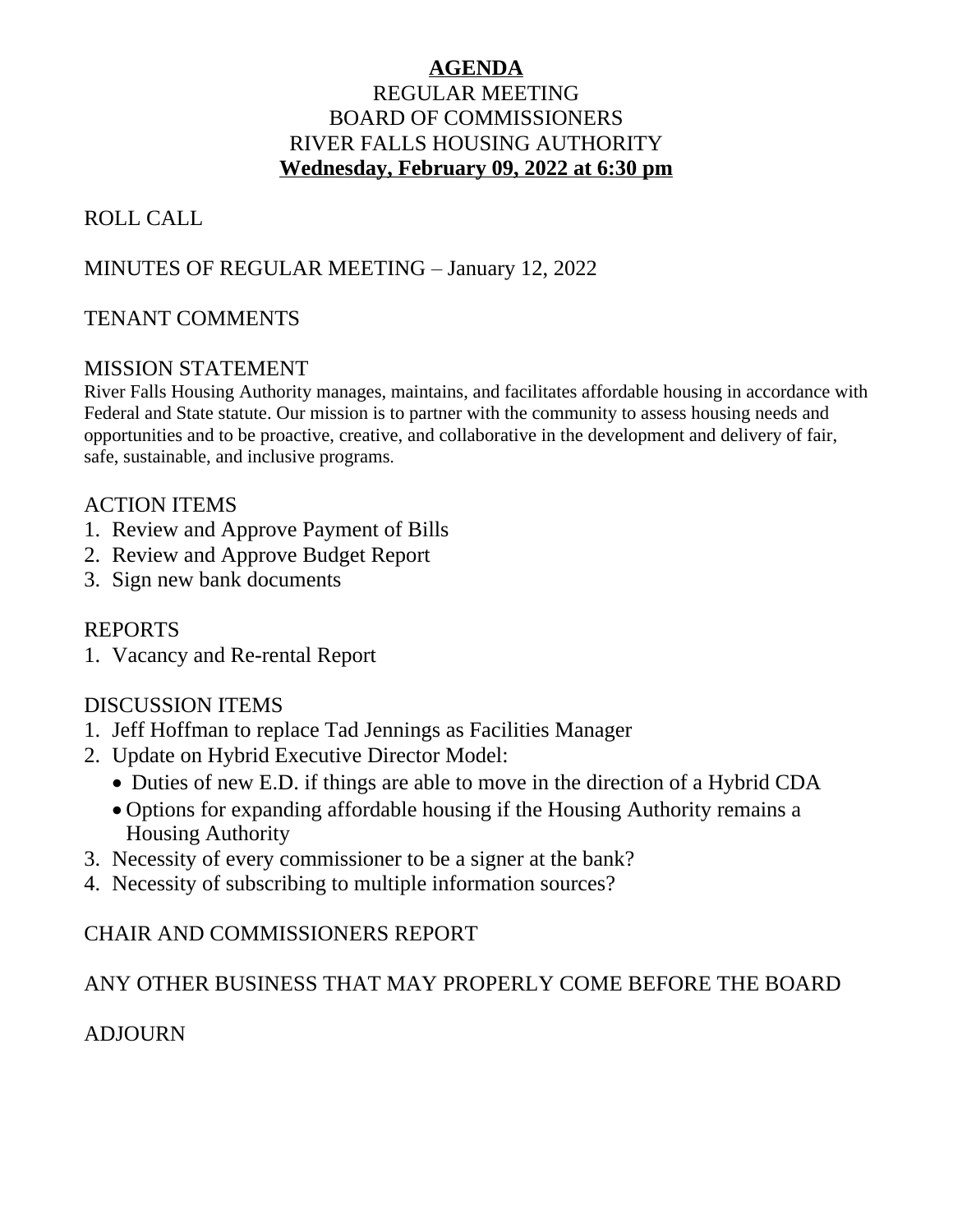Minutes of the Regular Meeting of the River Falls Housing Authority January 12, 2022, Chair Todd Bierstadt called the meeting to order at 6:17. Present: Todd Bjerstedt, Matt Fitzgerald, Amy Peterson, Jacob Proue Absent: Jacqueline Niccum, Nick Carow Also Present: Peggy Chukel-Interim Director

### **Tenant Comments**: No tenants were present

### ACTION ITEMS

- 4. Approve Minutes of December 08, 2021: M/S/C: MF/AP
- 5. Review and Approve Payment of Bills and Budget Report: JP/MF
- 6. Approve One-time Payout of unused vacation for PC: M/S/C AP/JP
- 7. Review and Approve 2021 Audit: M/S/C: AP/MF

### REPORTS

2. Vacancy and Re-rental Report: PC explained that other than BW107, a 2 BR unit in the only E/D building with no decks, all units are being turned  $\&$  re-rented in a very timely manner. Suggestions for attracting more applicants for the 2 BR waiting lists are welcome.

### DISCUSSION ITEMS

- 5. Partial vacation pay-out for I.E.D.: PC stated that since she has not been able to find a satisfactory replacement she has been doing 2 full time jobs (E.D. & O.M.) since April & therefore has been unable to use up any vacation time. In consideration of the extra time she has put in without extra pay, the board approved a one-time pay out of hours in excess of 240 on June 30, 2022.
- 6. The 2021 Audit came in just before the board meeting. The board was able to review the Audit report, and found it acceptable
- 7. Revision of Vacancy Report: Chukel noted that there is a lot of information on the Vacancy report that is never reviewed. The board agreed to removal of the unnecessary data.

### OTHER:

Introduction of new board member: Jacob Proue replaces Nick Carow Jason Stroud will replace Amy Peterson effective 02/09/22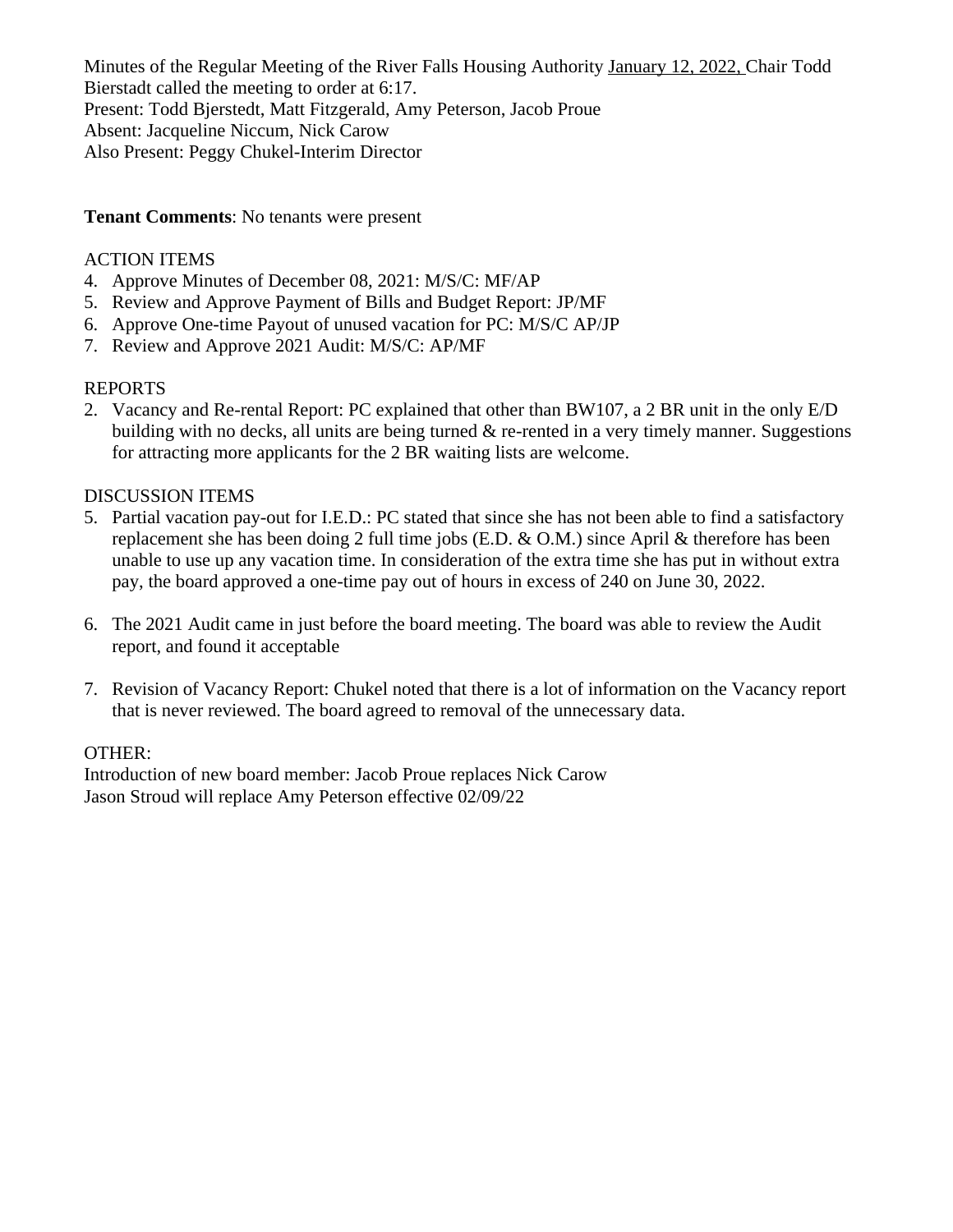#### **MEMO**

FROM: Peggy Chukel, Interim Director

RE: December Board of Commissioners Meeting

DATE: February 09, 2022

#### ACTION ITEMS

- 1. Review and Approve Payment of Bills Attachment 1)
- 2. Review and Approve Budget Report (Attachment 2)
- 3. Signing of new Bank documents due to change of commissioners (Attachment 3)

#### REPORTS

- 1. Vacancy and Re-rental Report (Attachment 4):
	- We currently have no vacancies other than BW107.
	- We have not received any Vacate Notices for February (at this time).
	- We recently received 6 applications for the 2 BR waiting lists. It seems our marketing is working.

#### DISCUSSION ITEMS

- 1. Requirements for Jeff Hoffman to replace Tad Jennings as Facilities Manager. As E.D. it falls under my authority to make decisions on hiring staff. But as I am only "interim:" I try to keep you in the loop more.
	- a. Jeff has been with the Housing Authority since June 2002 (almost 20 years)
	- b. He is extremely precise, detail oriented  $\&$  maintains excellent records. He has an exemplary performance history, and a work ethic & performance standards.
	- c. He already knows what Tad knows bringing that "continuity" and ease of transition, plus, due to his many years of working with multiple contractors, he also knows better who does what well.
	- d. He would take over all the maintain contracts: going out for bids, tracking when each contract expires, racking quality & timeliness, etc.
	- e. I have already made him much more aware of  $\&$  accountable for the department budget,  $\&$  he tracks it very carefully & asks why when numbers seem high. His input for this coming years budgets will be very helpful.
- 2. Board's thoughts on duties of new E.D. if things are able to move in the direction of a Hybrid CDA &/or options for expanding affordable housing if the Housing Authority remains a Housing Authority
- 3. Is it necessary for every commissioner to be a signer at the bank? It would be less paperwork (less often) if Chair, Treasurer & only 1 other board member were listed.
- 4. Is it necessary to subscribe to so many information sources? Todd has been kind enough to handle filtering through my multitude of notices the past few months. Are there any that seem a complete waste of time (experts' exchange), are any redundant (PHADA & NAHRO)? While maintaining a membership is important, maybe we can unsubscribe from weekly updates, & just see what's new, when WE are ready to see what's new.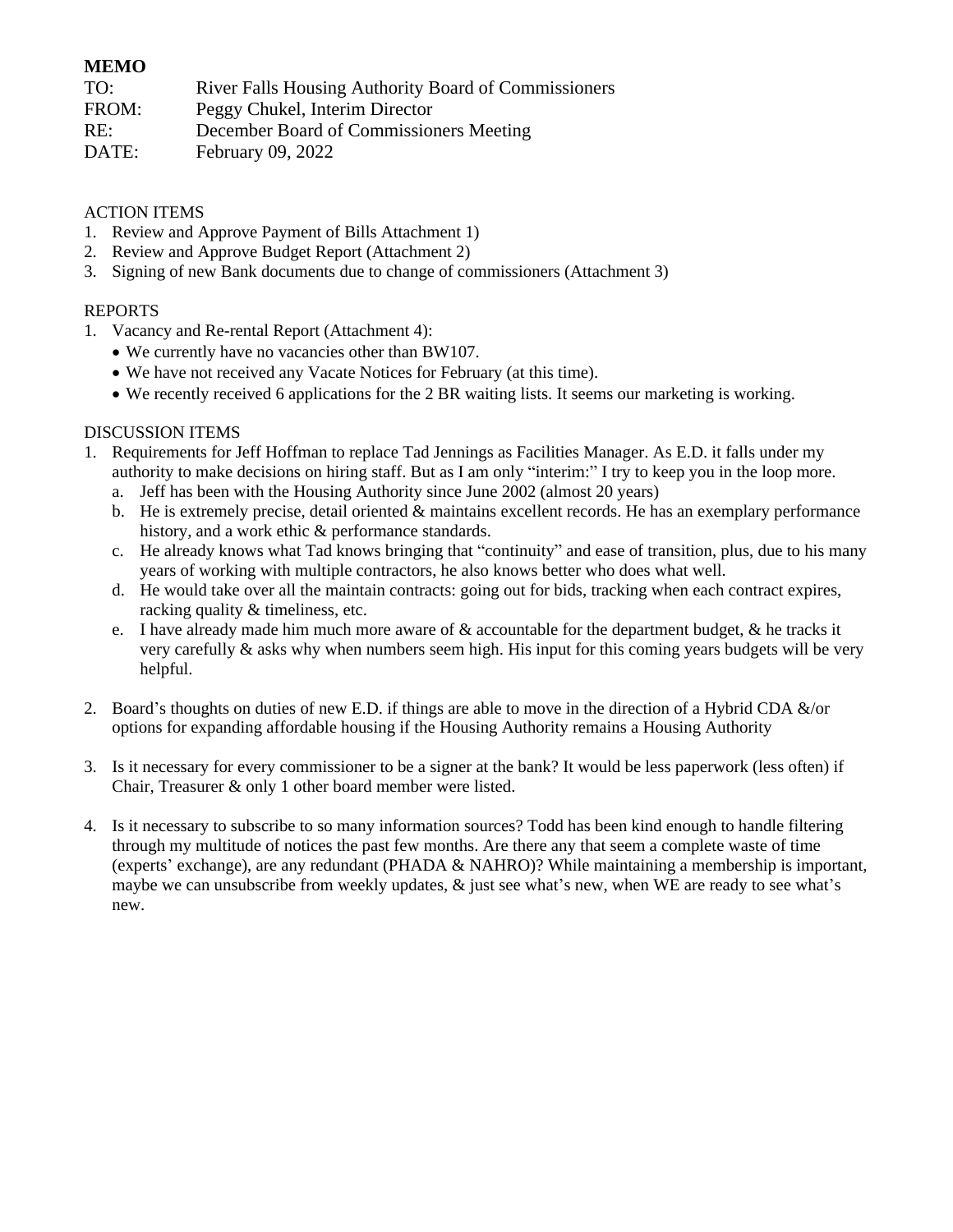# **Check Registers will be provided at the meeting**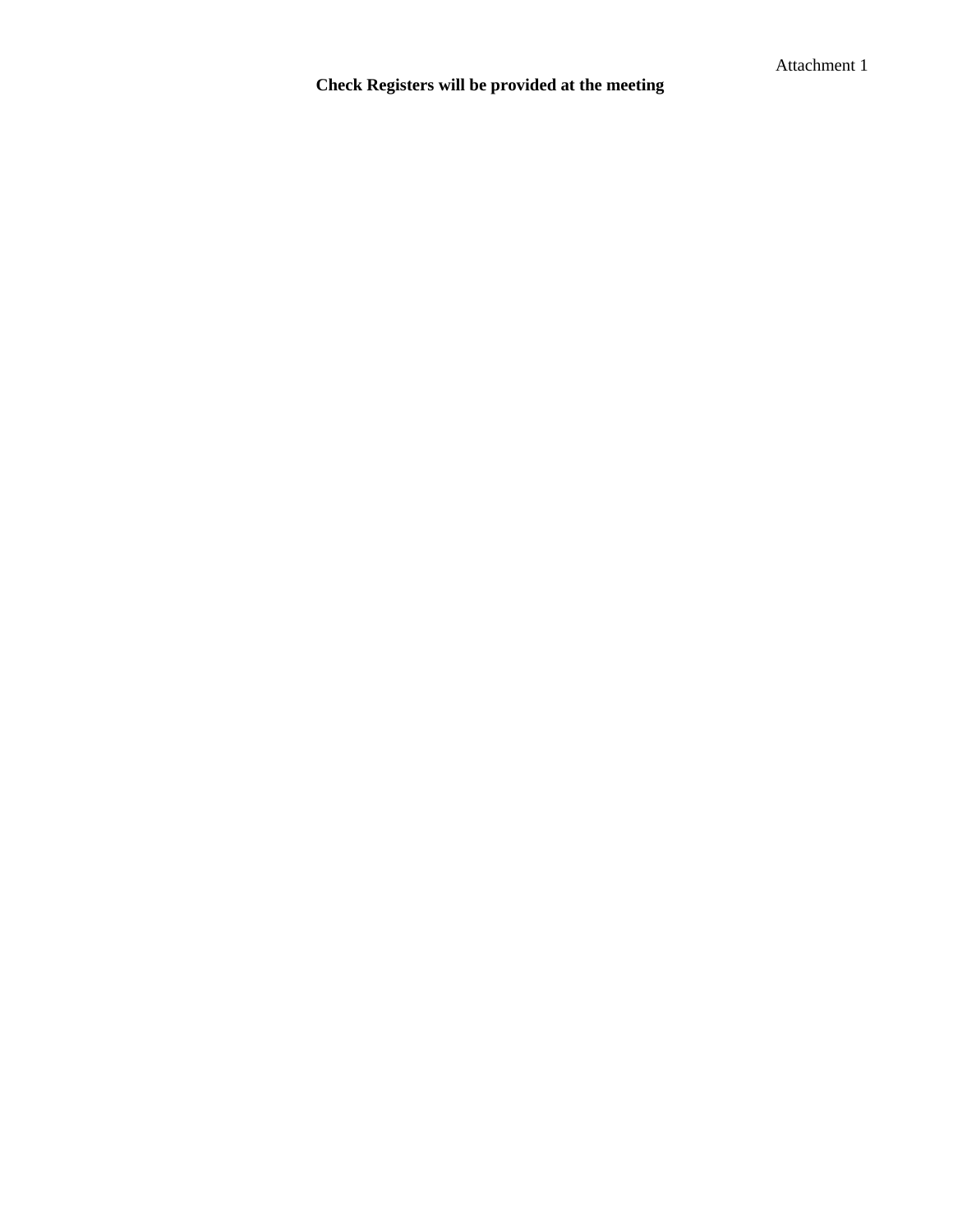| HOUSING AUTHORITY BUDGET REPORT FOR Jan 2022 Board Meeting |                |                |              |        |            |  |  |  |  |  |
|------------------------------------------------------------|----------------|----------------|--------------|--------|------------|--|--|--|--|--|
| Year Ending June 2022                                      |                |                |              |        |            |  |  |  |  |  |
|                                                            | January        | $\overline{1}$ | Months at:   | 58%    |            |  |  |  |  |  |
|                                                            | <b>HUD/RVM</b> | E/B            | <b>OAKPK</b> | 4PLX   | <b>WMP</b> |  |  |  |  |  |
|                                                            |                |                |              |        | 8.33%      |  |  |  |  |  |
| Income                                                     |                |                |              |        |            |  |  |  |  |  |
| <b>Budget</b>                                              | 594,497        | 480,366        | 155,209      | 34,622 | 236,252    |  |  |  |  |  |
| To Date                                                    | 255,265        | 270,141        | 86,948       |        | 18,846     |  |  |  |  |  |
| Percent                                                    | 42.94%         | 56.24%         | 56.02%       | 60.41% | 7.98%      |  |  |  |  |  |
| Admin                                                      |                |                |              |        |            |  |  |  |  |  |
| <b>Budget</b>                                              | 182,058        | 161,829        | 55,010       | 10,348 | 41,670     |  |  |  |  |  |
| To Date                                                    | 68,767         | 102,123        | 31,293       | 6,186  | 3,063      |  |  |  |  |  |
| Percent                                                    | 37.77%         | 63.11%         | 56.89%       | 59.78% | 7.35%      |  |  |  |  |  |
| <b>Maint</b>                                               |                |                |              |        |            |  |  |  |  |  |
| <b>Budget</b>                                              | 194,084        | 108,261        | 36,300       | 4,614  | 64,044     |  |  |  |  |  |
| To Date                                                    | 114,302        | 53,719         | 18,076       | 2,722  | 2,850      |  |  |  |  |  |
| Percent                                                    | 58.89%         | 49.62%         | 49.80%       | 59.00% | 4.45%      |  |  |  |  |  |
| Ins/Taxes                                                  |                |                |              |        |            |  |  |  |  |  |
| <b>Budget</b>                                              | 44,150         | 47,510         | 14,575       | 2,390  | 17,296     |  |  |  |  |  |
| To Date                                                    | 26,006         | 24,830         | 7,092        | 1,012  | 724        |  |  |  |  |  |
| Percent                                                    | 58.90%         | 52.26%         | 48.66%       | 42.35% | 4.19%      |  |  |  |  |  |
| <b>Utilities</b>                                           |                |                |              |        |            |  |  |  |  |  |
| <b>Budget</b>                                              | 105,600        | 87,850         | 20,200       | 9,425  | 27,420     |  |  |  |  |  |
| To Date                                                    | 50,557         | 42,426         | 8,812        | 4,104  | 1,700      |  |  |  |  |  |
| Percent                                                    | 47.88%         | 48.29%         | 43.62%       | 43.55% | 6.20%      |  |  |  |  |  |
| Mortgage & Fees                                            |                |                |              |        |            |  |  |  |  |  |
| <b>Budget</b>                                              |                |                | 2,546        | 4,868  | 172,750    |  |  |  |  |  |
| To Date                                                    |                |                | 1,485        | 2,840  | 11,895     |  |  |  |  |  |
| Percent                                                    |                |                | 58.33%       | 58.33% | 6.89%      |  |  |  |  |  |
| <b>Trx to Reserves</b>                                     |                |                |              |        |            |  |  |  |  |  |
| <b>Budget</b>                                              |                | 61,285         | 24,924       | 1,915  | 9,075      |  |  |  |  |  |
| To Date                                                    |                | 35,750         | 14,539       | 1,117  | 756        |  |  |  |  |  |
| Percent                                                    |                | 58.33%         | 58.33%       | 58.33% | 8.33%      |  |  |  |  |  |
| <b>Net</b>                                                 | (4, 367)       | 11,293         | 5,651        | 2,933  | (2, 142)   |  |  |  |  |  |
| <b>Investments</b>                                         |                |                |              |        |            |  |  |  |  |  |
| Operating                                                  | 91,160         | 97,265         | 12,821       | 4,524  | 42,909     |  |  |  |  |  |
| Reserve                                                    |                | 319,990        | 78,568       | 28,987 | 105,839    |  |  |  |  |  |
| Other                                                      | 7,257          | 31,089         | 9,547        | 1,461  | 52,741     |  |  |  |  |  |
| Sec Dep                                                    | 25,773         | 27,004         | 8,624        | 2,085  | 8,100      |  |  |  |  |  |
| CFP 2021                                                   | 122,609        |                |              |        |            |  |  |  |  |  |
| Mgmt Fund                                                  | 386,865        |                |              |        |            |  |  |  |  |  |

Notes: HUD Income: I have not drawn down any CFP because HUD just recently got their records switched over to the new bank account

Need to inc HUD & 4P SD accts by a few hundred to cover actual SD on record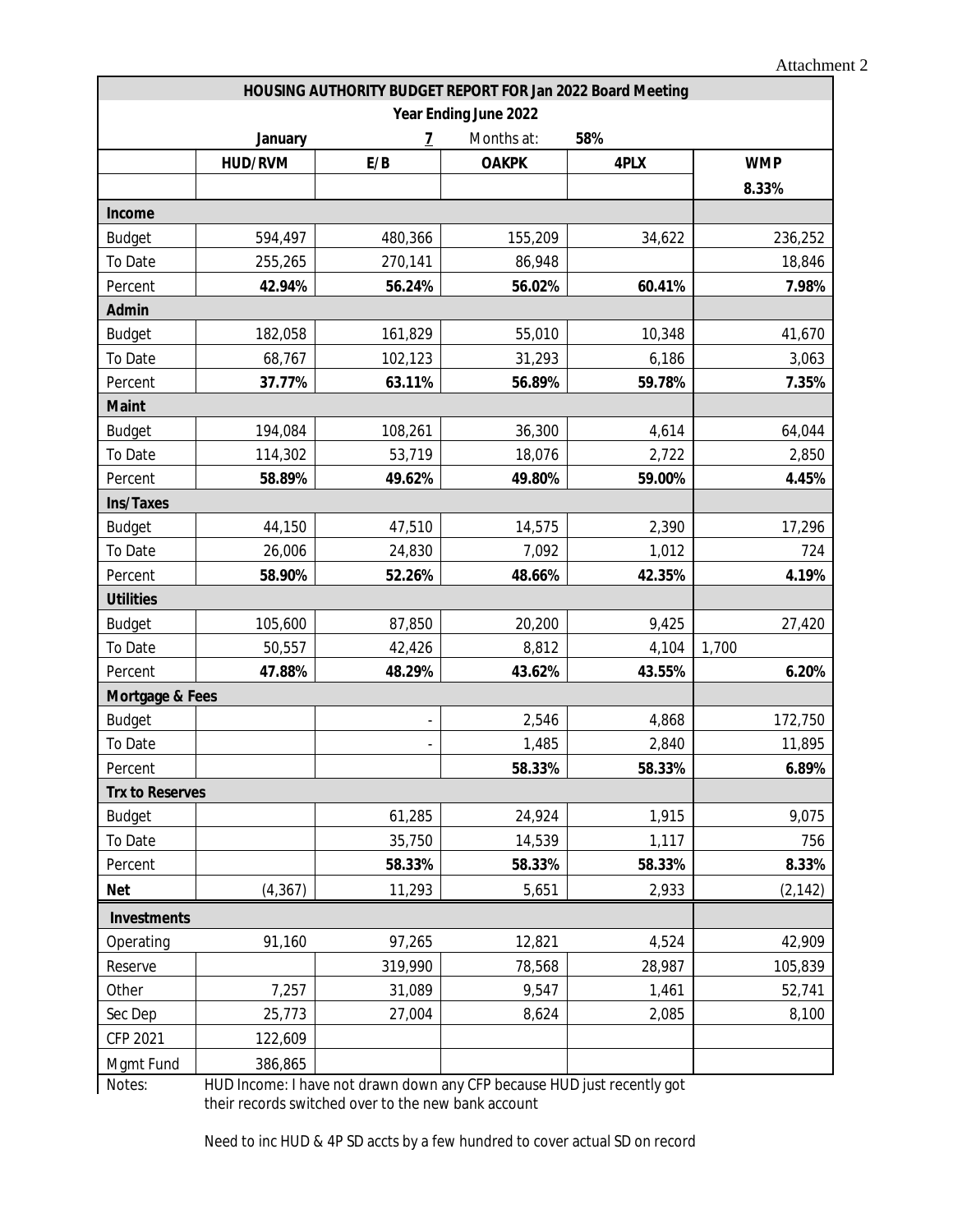# **Signature forms will be provided at the board meeting**